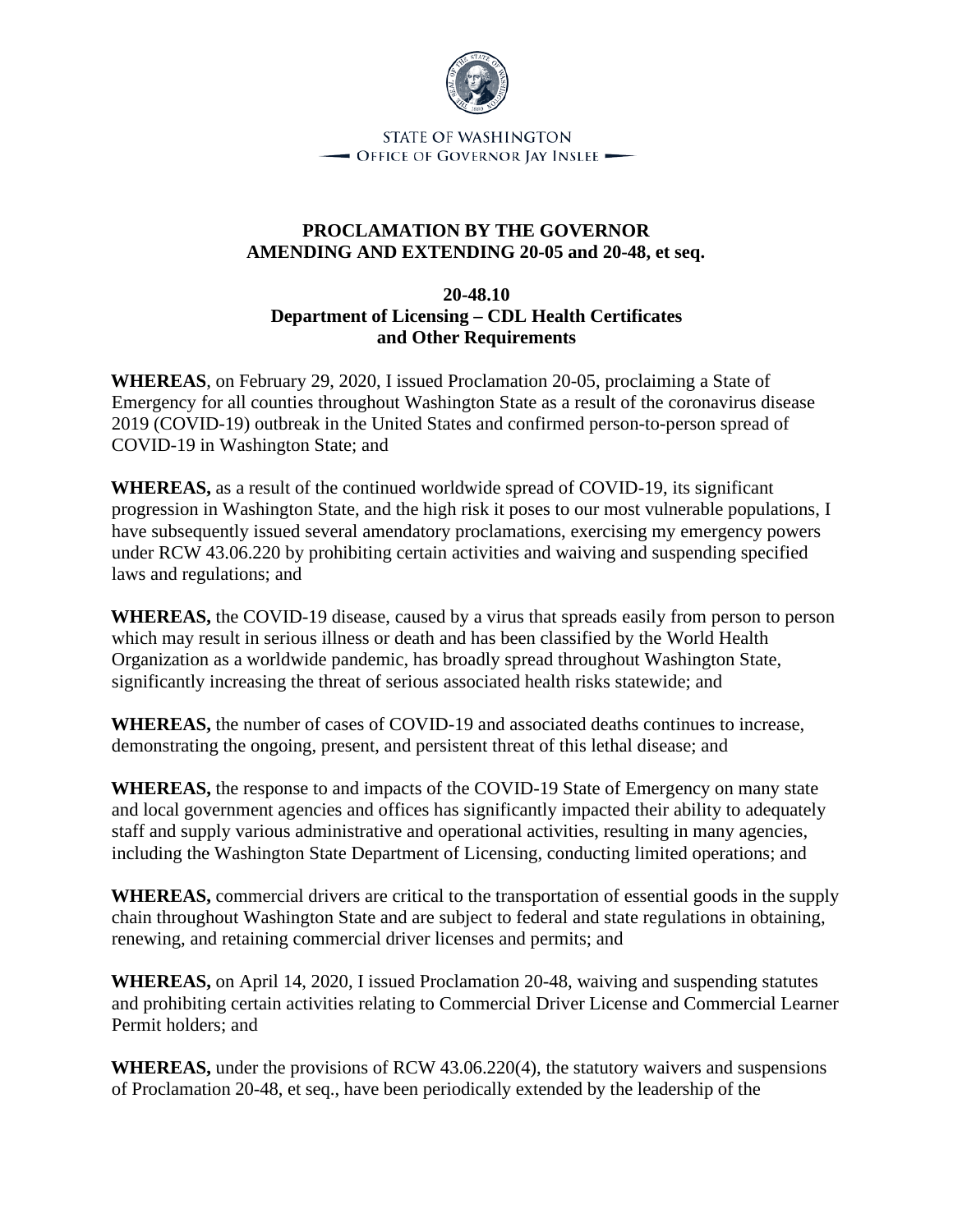Washington State Senate and House of Representatives, and which I have acknowledged and similarly extended the prohibitions therein in subsequent sequentially numbered proclamations; and

**WHEREAS,** on January 15, 2021, under the provisions of RCW 43.06.220(4), the statutory waivers and suspensions of Proclamation 20-48, et seq., were extended by Senate Concurrent Resolution 8402 until the termination of the state of emergency pursuant to RCW 43.06.210, or until rescinded, whichever occurs first; and

**WHEREAS,** to fully extend Proclamations 20-48, et seq., it is also necessary for me to extend the prohibitions therein; and

**WHEREAS,** the worldwide COVID-19 pandemic and its progression in Washington State continue to threaten the life and health of our people as well as the economy of Washington State, and remain a public disaster affecting life, health, property or the public peace; and

**WHEREAS**, the Department of Health continues to maintain a Public Health Incident Management Team in coordination with the State Emergency Operations Center and other supporting state agencies to manage the public health aspects of the incident; and

**WHEREAS**, the Washington State Military Department Emergency Management Division, through the State Emergency Operations Center, continues coordinating resources across state government to support the Department of Health and local health officials in alleviating the impacts to people, property, and infrastructure, and continues coordinating with the Department of Health in assessing the impacts and long-term effects of the incident on Washington State and its people.

**NOW, THEREFORE**, I, Jay Inslee, Governor of the state of Washington, as a result of the above-noted situation, and under Chapters 38.08, 38.52, and 43.06 RCW, do hereby proclaim that a state of emergency continues to exist in all counties of Washington State, that Proclamation 20-05 and all amendments thereto remain in effect as otherwise amended, and that Proclamations 20-05 and 20-48, et seq., are amended to (1) recognize the extension of the statutory waivers and suspensions therein by the leadership of the Washington State Legislature until the termination of the COVID-19 State of Emergency or until rescinded, whichever occurs first, and (2) similarly extend the prohibitions therein until termination of the COVID-19 State of Emergency or until rescinded, whichever occurs first.

I again direct that the plans and procedures of the *Washington State Comprehensive Emergency Management Plan* be implemented throughout state government. State agencies and departments are directed to continue utilizing state resources and doing everything reasonably possible to support implementation of the *Washington State Comprehensive Emergency Management Plan* and to assist affected political subdivisions in an effort to respond to and recover from the COVID-19 pandemic.

As a result of this event, I continue to order into active state service the organized militia of Washington State to include the National Guard and the State Guard, or such part thereof as may